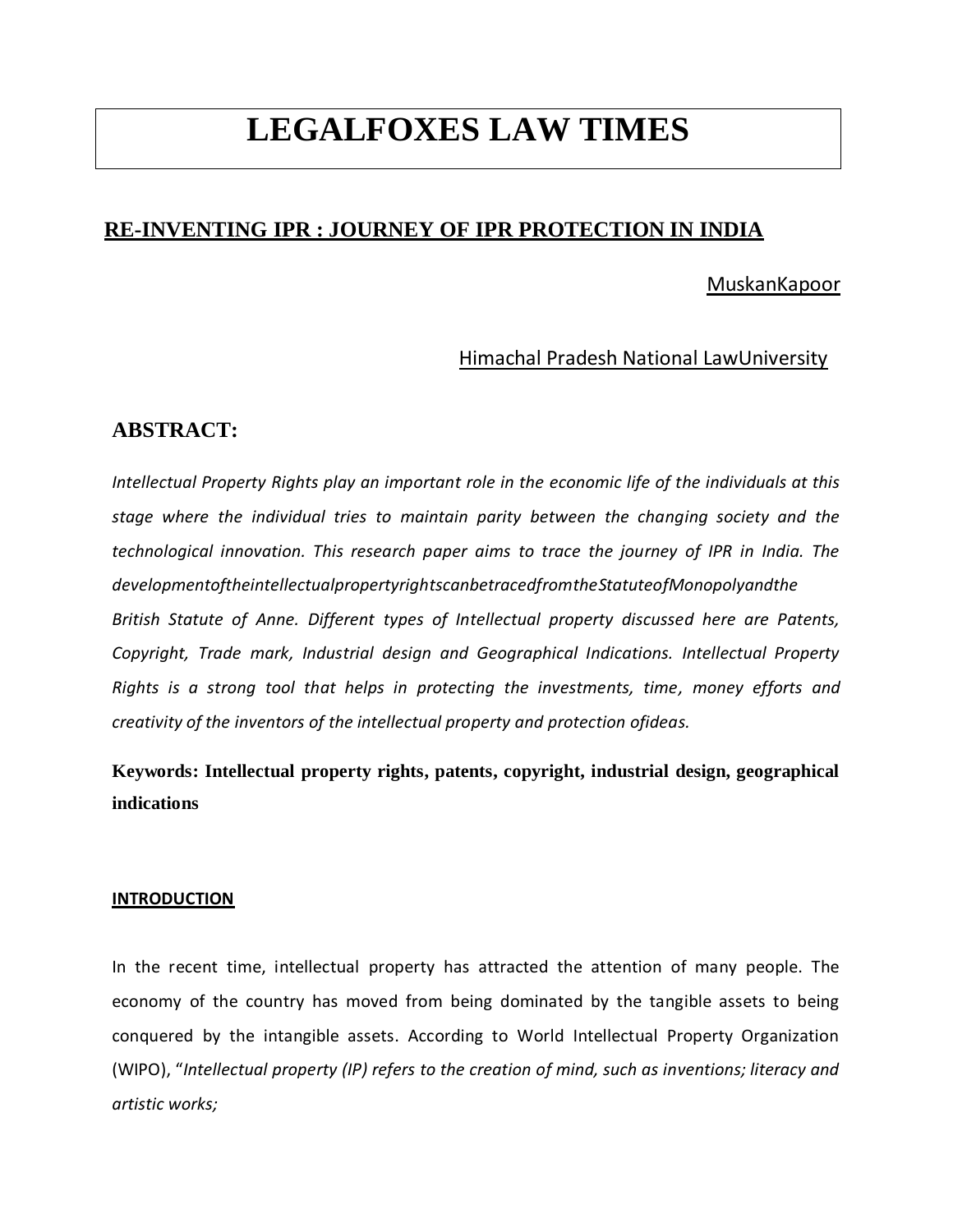*designs; and symbols, names and images used in commerce"*. The WIPO was established by WIPO Convention in 1967 to protect the intellectual property throughout the world .The intellectual property is protected by the law. The law under the intellectual property right guarantees that the benefit of the intellectual property must be taken by all but the creation of the intellectual property must benefit the creator only. The essential characteristic of these rights are that they are exclusionary rights through which the third party is prohibited from the use and exploitationof the subject precluded by the serights<sup>1</sup>.

Thevariousintellectualpropertyrightshave become relatively well known and there are many intellectual properties like trademarks,patents, copyrights, right in performance, registered designs, design rights, Geographical Indications etc. Intellectual property rights play an important role in the economic life of the individuals at this stage where the individual tries to maintain parity between the changing society and the technological innovation. The intellectual property tries to maintain a balance between the interest of the creators and the public interest so that innovation and creativity canbe flourished.

Though it has been seen that protection of intellectual property might create a form like of monopoly, but such property rights are required for the economic development of the nation. Competitioncanplayitsroleasamarketregulatoronly iftheproductofthehumanlaborisprotected by the property rights<sup>2</sup>. One of a distinctive feature of this monopoly is that, it can be easily transferable from one person to the other and these rights are even marketable. The provision of providingthepropertyrightsateachlevelalsoguaranteescompetitionontheotherlevel.Property rights are considered to be a pre requisite for the normal functioning of the market mechanism.<sup>3</sup> For example, if we consider patent, *"patent explicitly prevent the diffusion of new technology to guarantee the existence of technology to diffuse in the future." <sup>4</sup>*And trademark helps in distinguishingsuchproductandservice.Bythisthetrademarksintroducecompetitionbetweenthe producers of the identical goods. Through trademarks, the consumer can easily distinguish the product and the services on the basis of its quality, price etc. and distinguish one product fromtheother.TheParisConventionof1883isoneofanimportantsignificantpartofthe Intellectual Property Rights (IPR).

<sup>3</sup> M Lehman, The Theory of Property Right and the protection of intellectual and industrial property, (1985), 539

<sup>1</sup>MLehman,TheTheoryofPropertyRightandtheprotectionofintellectualandindustrialproperty,(1985)525,530

 $2$  M Lehman, The Theory of Property Right and the protection of intellectual and industrial property, (1985), 531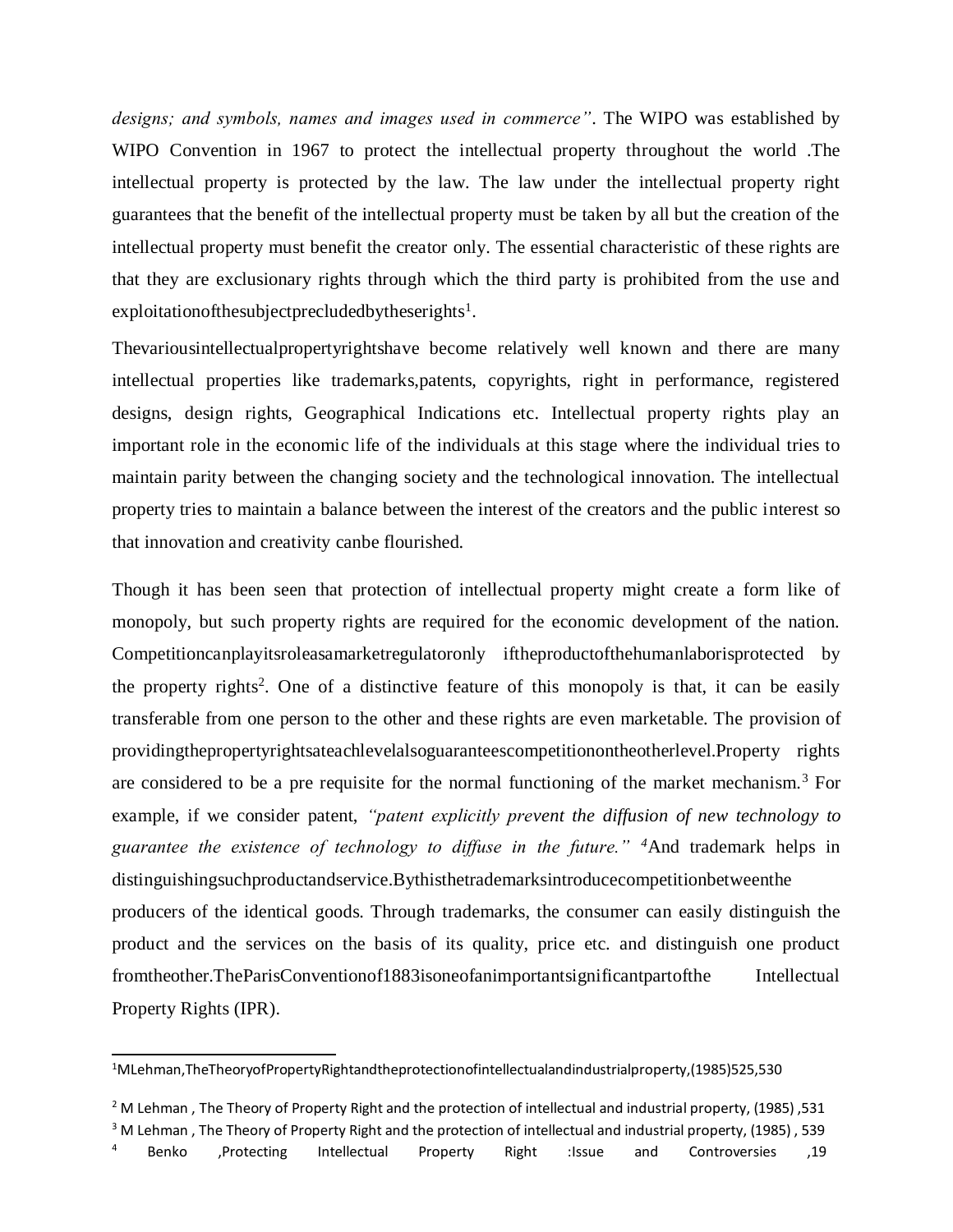Article 1(2) explains that: industrial property protects patents, utility models, industrial designs, service marks, trademark, trade name, indication of the source or the appellation of origin for the repression of the unfair competition. The main purpose of the countries developing the intellectual property law is to inculcate the creativity among the citizens of the country and due credit can be given to the creator.

Thedevelopmentoftheintellectualpropertyrightscanbetracedfromthestatuteofmonopolyand the British Statute of Anne. It can be seen as the origin of the patent and copyright.<sup>5</sup> The British law started in 1623 and all the major industries were controlled by them. The Britishers were havingconsiderablepowersoverthetradeoftheproductsandtherawmaterial.Theseguildswere also responsible to bring all new innovations to the market.

#### **PATENTS:**

AccordingtoWIPO"*APatentisanexclusiverightgrantedforanyinvention,whichisanyproduct or a process that provides, in general , a new way of doing something , or offers a new technical information about the invention must be disclosed to the public in a patent application"*. The evolutionofpatentlawhaswitnessedadrasticchangefromthecenturies.Earlierthepatentswere considered to be simple and easier to understand, but with the evolution of time, it has become more complex and complicated tohandle.

"The history of patents does not begin with inventions, but rather with royal grants by [QueenElizabeth I \(](https://en.wikipedia.org/wiki/Queen_Elizabeth_I)1558–1603) for monopoly privileges. Approximately 200 years after the end of Elizabeth's reign, however, the patent represents a legal [right o](https://en.wikipedia.org/wiki/Right)btained by an inventor providing for exclusive control over the production and sale of his mechanical or scientific invention demonstrating the evolution of patents from royal prerogative to common-law doctrine.<sup>6</sup>

The patents rights were first granted in 500 BC in Sybaris. Patent rights were granted to the new dishesfortheperiodofoneyear.WhereasinancientIndiatheinventionofanythingandeverything useful to the society was offered as a salutation to the god, guru, parents or the ruler and in return blessedwithfurtherprogressoftherulerwouldawardhimwithmaterialbenefitsortitleand

<sup>5</sup> Brad, Sherman, Lionel Bentl[y The making of modern intellectual property law: the British experience,\(1999\) 1760](https://www.google.com/books?id=u2aMRA-eF1gC&dq=statute%2Bof%2Banne%2Bcopyright&lr&as_brr=3&source=gbs_navlinks_s)– [1911](https://www.google.com/books?id=u2aMRA-eF1gC&dq=statute%2Bof%2Banne%2Bcopyright&lr&as_brr=3&source=gbs_navlinks_s)

<sup>6</sup>Massof , ['Rethinking the Development of Patents:](http://papers.ssrn.com/sol3/papers.cfm?abstract_id=863925) An Intellectual History, 1550–1800'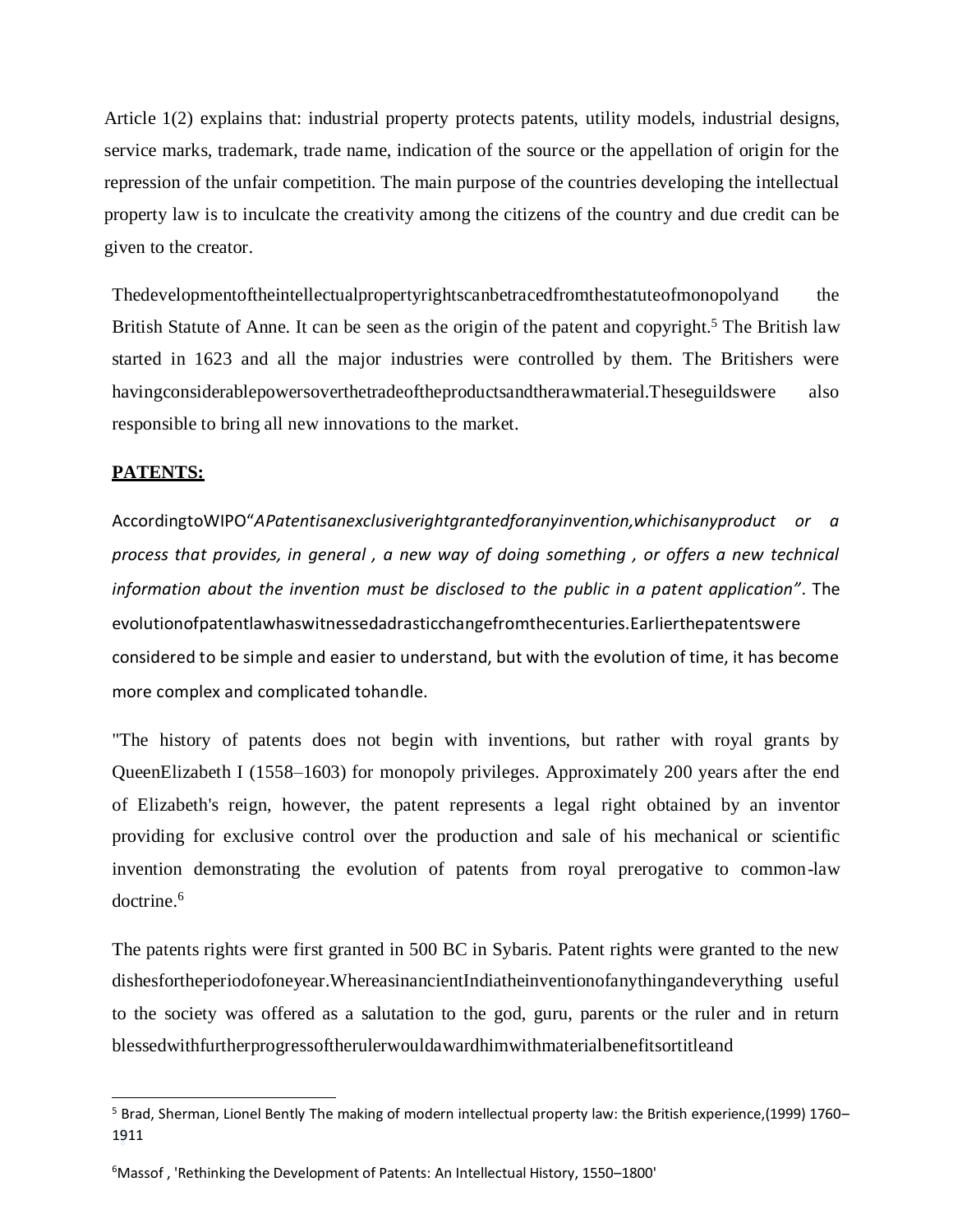engrave the details of such invention either on stone or other inscriptions for the benefit of the wholesociety<sup>7</sup>. TheUSconstitutionis thefounderoftheUSpatentlawsystemthat wasdraftedduring theindustrialrevolution.Theindustrialrevolutionplayedanimportantroleinthedevelopmentof the intellectual property.

Maximum of the Indian patent law is derived from the English law.This was important for the growth of the industries where they could get due credit for the work. Increase in the level of the patent and intellectual property rights leads to the increase in the developmentoftheindustriesandtheirprogress.Theevolutionofthepatentrightwasquiteeasily visible in fifteenth century but it became more prominent in nineteenth century with theindustrial revolution. Then the reward theory has been propounded .This theory propounds patent as a reward which is owed to the inventor by the society in return for his creativity and the services that are rendered to the society. Providing such patents encourage the growth of the innovation and creativityamongpeoplewheremoreandmorepeoplecametogetherwithdifferentideasandleads to the development of the industries . The first patent was granted to Samuel Hopkins in 1790 for the new method of producing potash (potassiumcarbonate).

ThefirstlegislationinIndiarelatingtothePatentwas**ActVIof185**.ThiswasbasedontheEnglish patent system. Some exclusive advantages were given to the inventors of the products for a time period of 14 years. In the year 1911 the Indian Patent and Design Act was passed which replaced all the previous Acts. In March 1999, The Patent Amendment Act was passed and it came into the forcefrom1995.RightnowwearefollowingtheIndianPatentAct2005whichwaseffectivefrom 1January2005.LastAmendmentintheruleswasmadeon5May2006.Indiahasbeensuccessful in contributing efforts in removing the obscurity in the Act and making use of all the flexibilities offered by the Agreement to serve towards the best interest of thenation.

#### **COPYRIGHT :**

Copyright is a [legal right c](https://en.wikipedia.org/wiki/Natural_and_legal_rights)reated by the law of a country that grants the creator of any original work [exclusive rights f](https://en.wikipedia.org/wiki/Exclusive_right)or its use and distribution. "*It isa person's exclusive right to reproduce, publish,orsellhisorheroriginalworkofauthorship(asaliterary,musical,dramatic,artistic,or architecturalwork)."*Thisisusuallyprescribedonlyforalimitedtimeperiod.Theexclusiverights are not absolute but they are limited by som[elimitations and exceptions to copyright l](https://en.wikipedia.org/wiki/Limitations_and_exceptions_to_copyright)aw,

<sup>7</sup> Dr. Shanthala Priyadarshini, "Indian Copyrights, Let Indian Science Flourish IPR Perish", http:// [www.](http://www/) ayurvedah.com.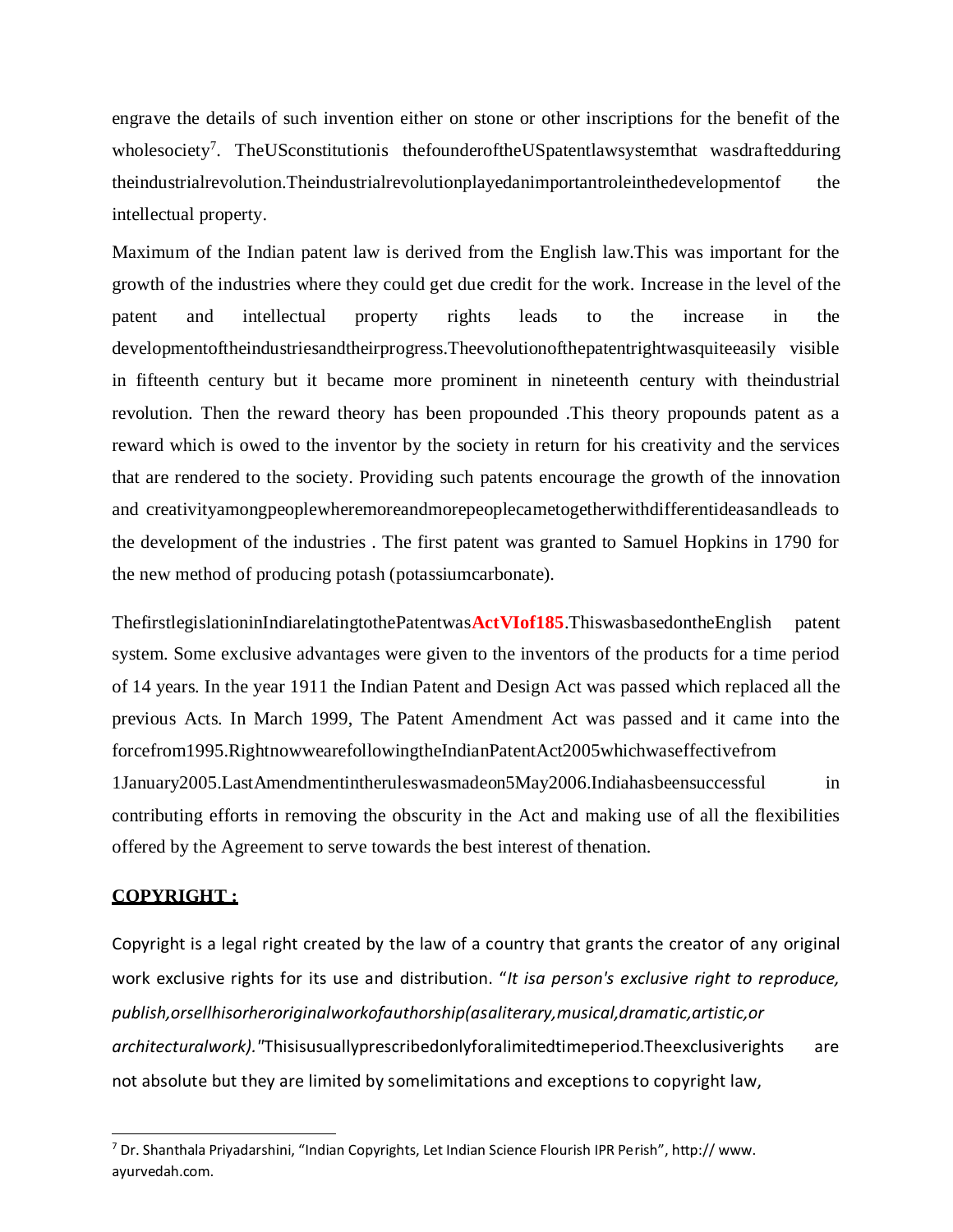including its fair use. The term of copyright for any product is 50 years from the time of its first publication. A major limitation on copyright law is that copyright protects only the original expressionofideas,andnottheunderlyingideasthemselves.Copyrightsofworksofthecountries mentioned in the International Copyright Order are protected in India, as if such works are Indian works. The term of copyright in a work shall not exceed that which is enjoyed by it in its country of origin.<sup>8</sup>

Historically copyright has developed on different basis. Lot of emphasis was made to develop a link between the author and its work. The main aim of the development of the copyright law was to make sure that the author will get the credits and benefits of his own work. No other person shouldenjoythebenefitsofotherseffortsandhardwork.Thissystemmainlystartedwiththe

introductionoftheprocessofindustrialization.Thecopyrightlawparticularlyaimedatprotecting the industrial progress. There was no such evidence of any copyright law before the English Copyright Act 1842. In India we also have some good creations like "ram charit manas", "Arthashastra" etc. by some of the famous writers like Kautilya, Tulsi Das and many more. These creationsareprotectedunderthecopyrightlawandthus theirworkisprotectedandtheyaregiven due credit for their work. Our country received the copyright law as a gift from the colonialrule.<sup>9</sup>

The Intellectual Property law mainly focuses and gives due importance to the legal rights which are associated with gaining the commercial reputation with the goodwill. The statute of Anne which was enacted in the year 1710 was the first copyright Act to regulate the trading of the book andprotecttheprintedmaterialagainstanykindofpiracy.InternationalcopyrightActwaspassed in the year 1886 in the Berne convention. Another major development in the copyright law was the introduction of the copyright act1911.

On this Copyright Act of 1911, the Supreme Court of India opined that: <sup>10</sup>

"It seems to us that the fundamental idea of violation of copyright or imitation is the violation of the Eighth Commandment 'thou shall not steal' which forms the moral basis of the protective province of the Copyright Act of 1911. It was a free law operating in an enslaved regime as the

<sup>&</sup>lt;sup>9</sup> Dr. Mira T. Sundarajan, Digital Learning in India: Problems and prospects,

d. educationlhomeldlindia.

<sup>10</sup> R.G. Anand Vs M/S Delux Films, AIR 1978 SC 1613(1619)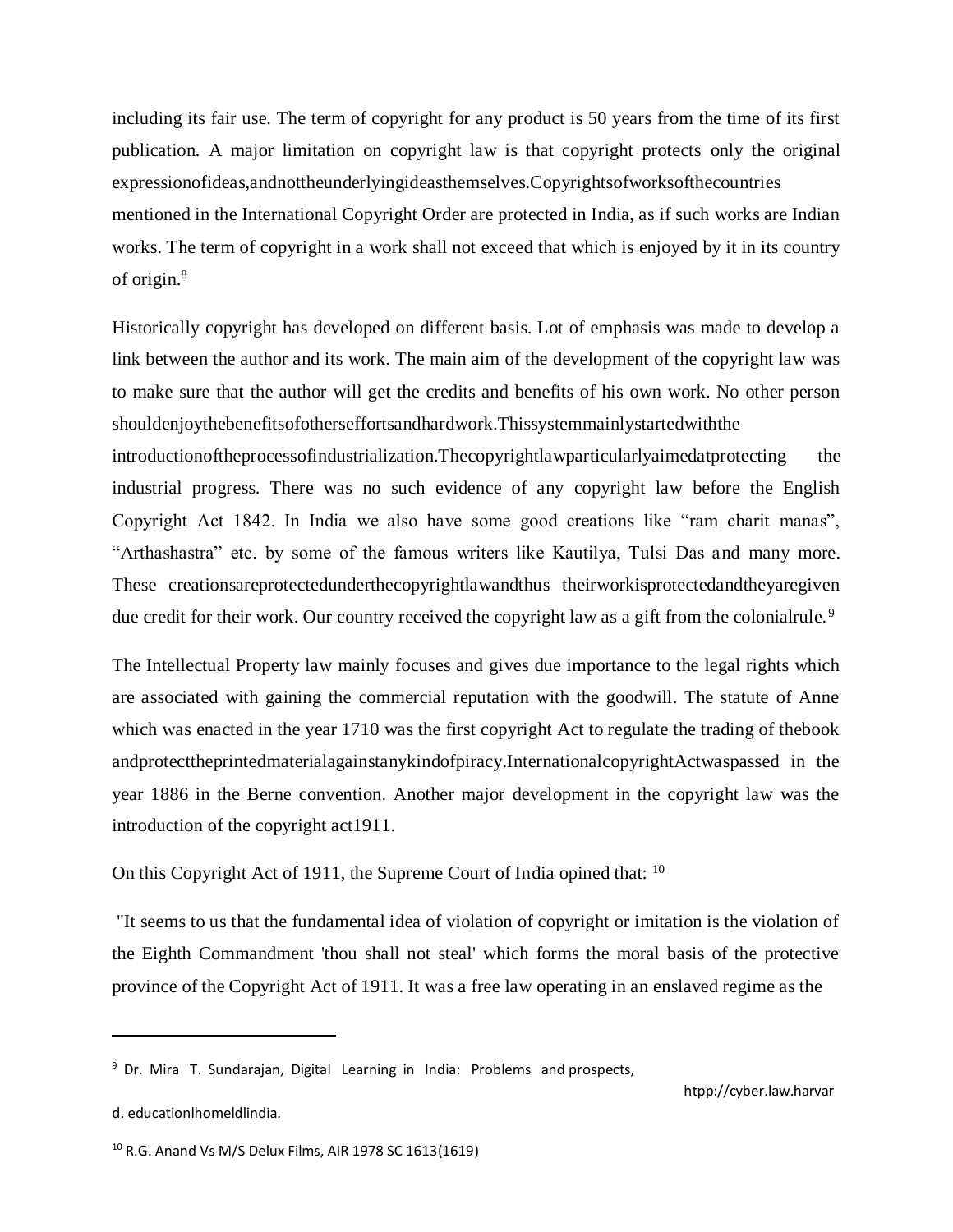IndianLegislaturehadverylimitedpowerofamendmentbywayofmodificationoradditionwhich was conferred by Section 27 of the Act"<sup>11</sup>. Written records, sound recording, work ofarchitecture gained protection under this copyright act. It also abolished the copyright law of protection of the unpublishedwork."

TheBombayHighCourthasobservedthattheapplicabilityoftheCopyrightActof1911depends upon the provisions of the Constitution of India.<sup>12</sup> It makes this Act applicable even after the commencement of the Constitution.<sup>13</sup> It can be said that the copyright is a territorial concept, development and amendments in the independent India is the guarantee of the constitution. This actdidnotstandformoretimeandwasreplacedbytheactof1914.Th[eCopyrightAct1957w](https://en.wikipedia.org/wiki/Copyright_Act%2C_1957)as the first post-independence copyright legislation in India and the law has been amended six times since 1957<sup>14</sup>. Before the Copyright Act of 1958, the Copyright Act of 1914 was applicable in the country. The most recent amendment was made in the year 2014. The journey of the Copyright law from the Pre to the Post independence era clearly shows the position of copyright in India especially in the age of technological and electronic advancement. Copyright plays an important role to in the protection of the originalwork.

### **TRADEMARK**

A trademark is any sign that individualizes the goods of a given enterprise and distinguishes them from goods of its competitors  $15$ . It is generally a mark or a logo. Trademark helps identifying a good with a better quality and helps in distinguishing a recognized company with a fraud one. It is simply a word or a symbol that is in connection with a product or service. The Trade Mark Act, 1999 defines "well Known Trade mark" as "*a mark in relation to any goods*

<sup>&</sup>lt;sup>11</sup> Sec. 27 of Imperial Copyright Act 1911 stated as :  $11$  Dr. Mira T. Sundarajan, Digital Learning in India: Problems and prospects, htpp://cyber.law.harvard. educationlhomeldl india.

 $11$  R.G. Anand Vs M/S Delux Films, AIR 1978 SC 1613(1619)

<sup>&</sup>lt;sup>11</sup> Sec. 27 of Imperial Copyright Act 1911 stated as

<sup>&</sup>quot;The Legislature of any British possession to which this Act extends may modify or add to any of the provisions of this Act in its application to the possession, but except so far as such modifications and additions relate to procedure

andremedies,theyshallapplyonlytoworkstheauthorswhereofwere,atthetimeofthemakingofthework,resident in the possession and to works first published in the possession."

<sup>&</sup>lt;sup>12</sup> Article 372 of the Constitution of India.

<sup>&</sup>lt;sup>13</sup> N.T. Raghunathan Vs All India Reported Limited, AIR 1971, Born. 48(51)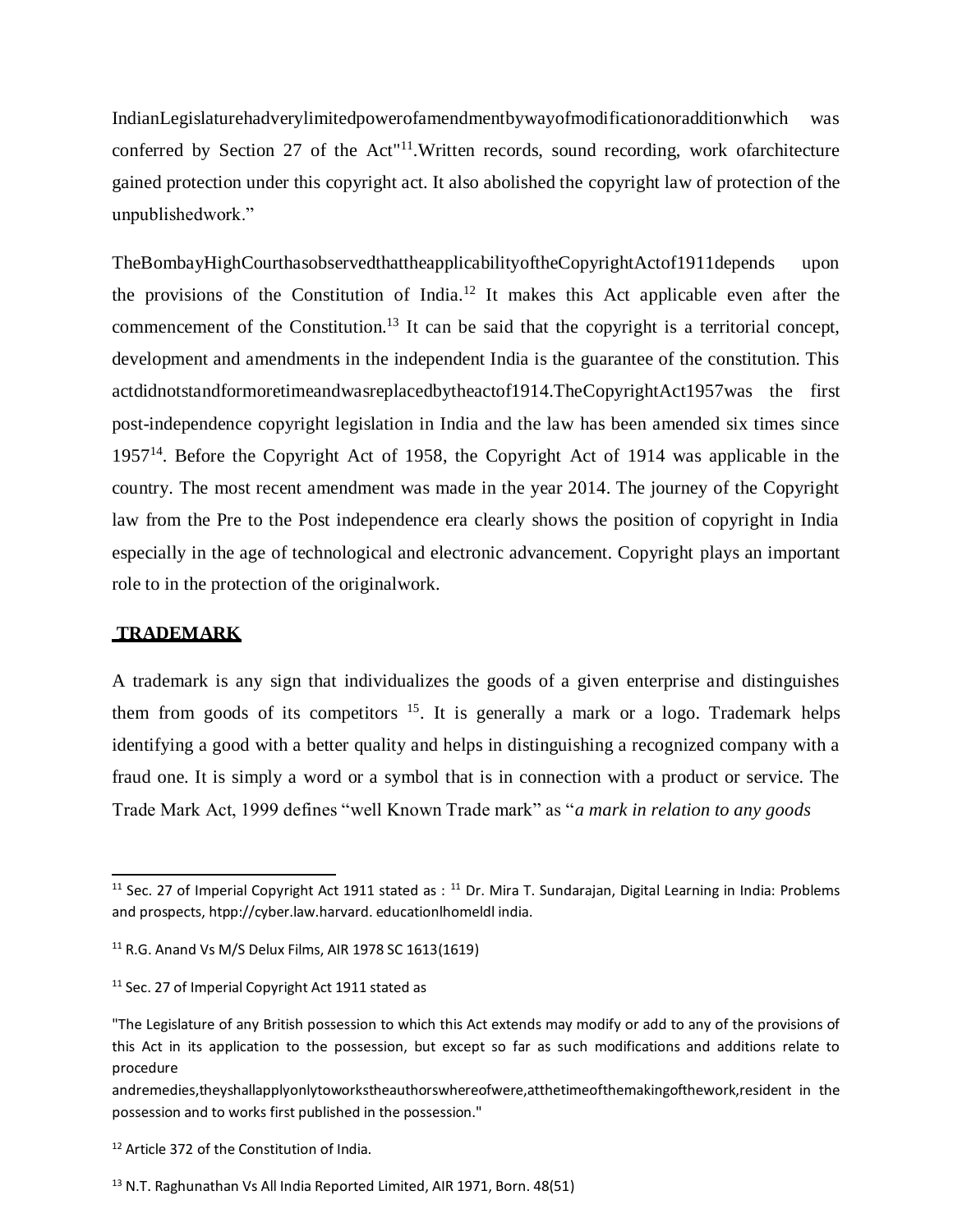<sup>14</sup>Jatindra kumar , Law of Copyright (2015) 88

<sup>15</sup>Introduction to Intellectual Property-theory and practice(Kluwer Law International,1997)184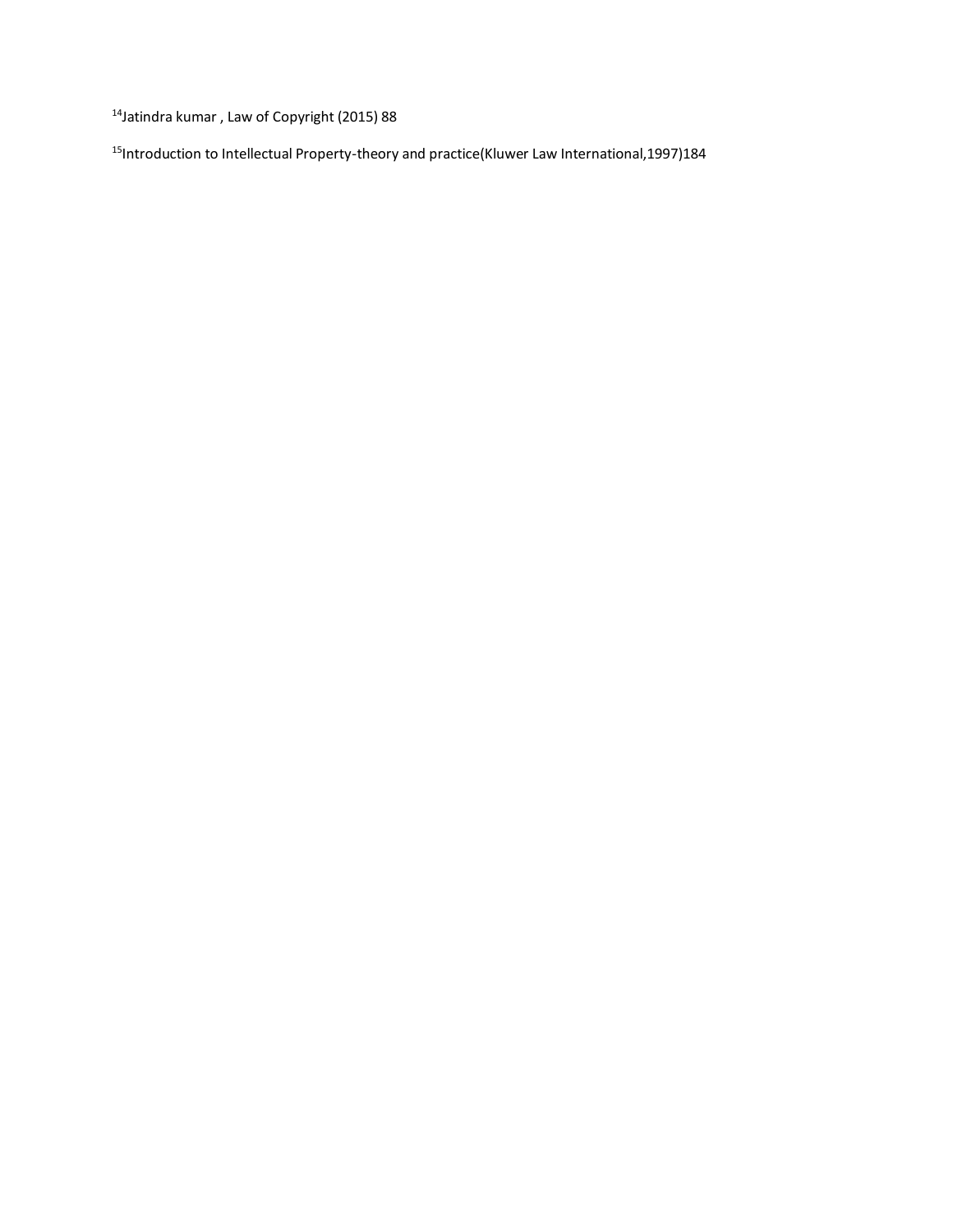*and services which has become so to the substantial segment which uses such goods or receives such services that the use of such mark in relation to other goods or services would be likely to be taken as indicating a connection in course of trade or rendering of services between those goods or services and a person using the mark in relation to the first mentioned goods or services*<sup>16</sup>". Trade mark is even very important as it is indicative of the quality mark of the product. The protection of rights in torts is somehow parallel to the rights that are created by the trademarklaw.

In India the development of the trade mark law was through the Anglo Indian trademark law which had its origin back in 1266 and was popularly known as the bakers marking law. Trademark law was not much developed during the ancient time .The ancient people were inventors and founder of many things. They only use a mark to distinguish one product from another on the basis of the price and the quality. This practice of marking the products with different marks was considered to be a practice for their own benefit. These marks were even placed to identify its real owner and protect the products from the thieves. In our country prior to 1940, there was no official law in India related to the trademarks. But in 1940 the trade mark was established parallel to the English trademark law. After this act, there was a need for protection of the rights related to the trademark. And the act was replaced by the trademark and the Merchandise Act 1958. This act focused more on the protection of the rights and prevention of the fraud marks on the commodity. This Law also enables the registration of trademarks so thattheproprietorofthetrademarkgetslegalrighttotheexclusiveuseofthetrademark<sup>17</sup>

The re-appellation of the law gave rise to the merchandise and the trademark law in 1999 which is done by the Indian government to compile it with the law of TRIPS obligation on the recommendation of the WTO guidelines. The object of the 1999 Act is to confer the protection to the user of the trademark on his goods and prescribe conditions on acquisition, and legal remedies for enforcement of trademark rights<sup>18</sup>. This act of 1999 also gave the power to the police to arrest people for the infringement of any right under this act. The rules of this act were also called as the trademark rule 2002. Presently the trademark act 1999 and trademark rules

<sup>&</sup>lt;sup>16</sup> P.K. Vasudeva, World Trade Organization: Implications for Indian Economy(Pearson Education, 2005) 169

<sup>&</sup>lt;sup>17</sup> Pk Jalan, Industrial Sectar Reforms in Globalisation Era(Sarup and Sons, 2004) 33

<sup>&</sup>lt;sup>18</sup> Vinod V Sople, Managing Intellectual Property (PHI Learning Pvt Ltd, 2006) 107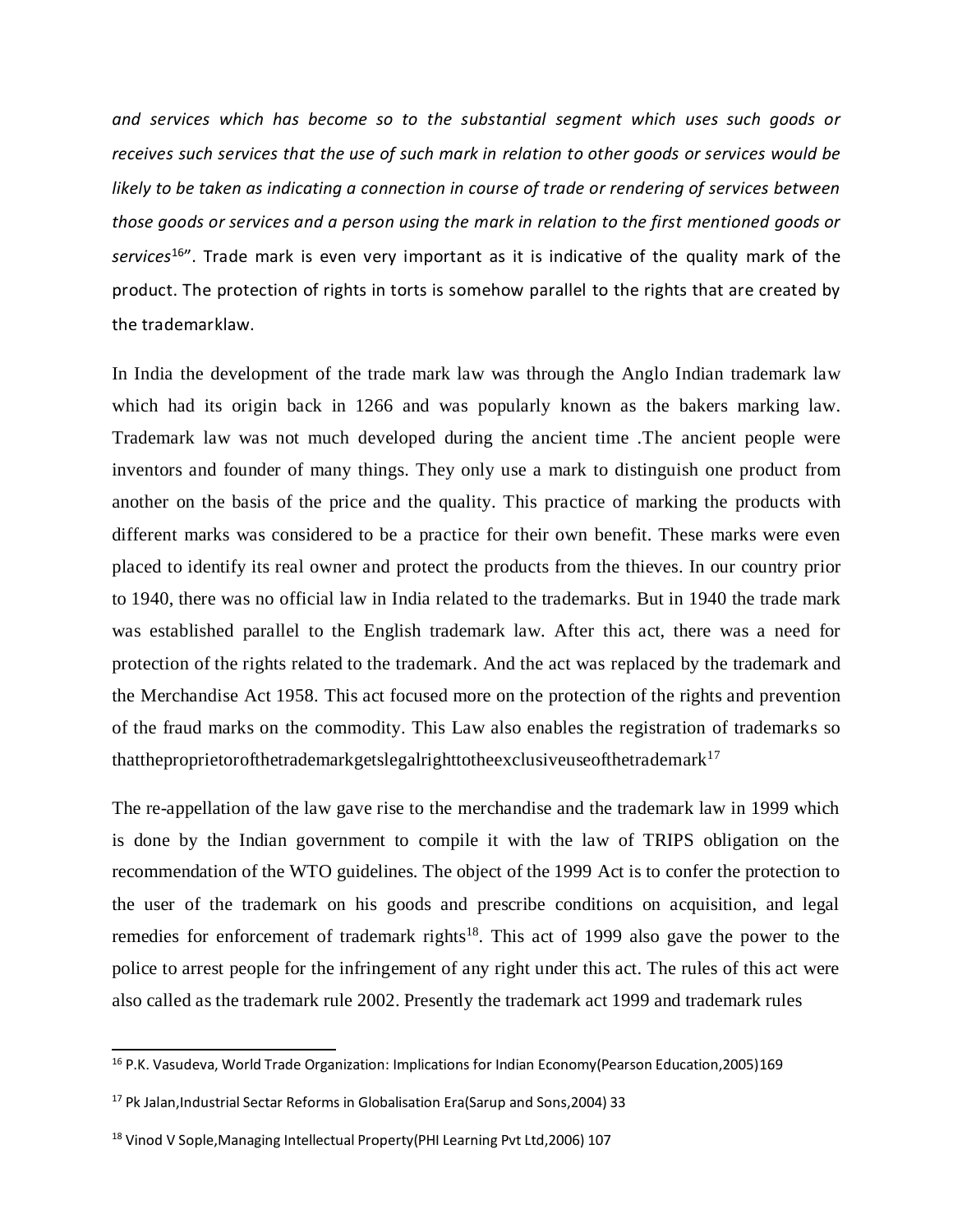2002 govern the Indian trademark laws in India. This trademark law served to be useful for the welfare of the country today the trademarks are having a legally protected status as it benefits the society and promotes a healthy competition among the sellers. The trademark law also protects the public from deceit and guaranteesa good quality product. The law plays an important role in protecting the interest of the trademark holders by allowing them to be registered and to be used exclusively by the trademarkholders

A trade secret is any formula, practice, process, instrument, pattern, commercial method, of compilation of [information n](https://en.wikipedia.org/wiki/Information)ot generally known or reasonably ascertainable by others by which [abusinessc](https://en.wikipedia.org/wiki/Business)anobtainaneconomicadvantageovercompetitorsorcustomers.Thetradesecretsare usuallyhiddenfromthepublic.Theownerattemptstokeepthebusinessinformationhiddenfrom others.Withtheincreaseinglobalization,thelargenumberofMNC'Saregrowingandthusthere is a need to keep the trade secrets as a part of intellectual property so that it would contribute to thebusinessethicswiththemainpurposeoffairdealingandwouldhelpinencouragingcreativity andinnovation.ThereisnoeffectivelegislationfortheTradesecretsinIndia.Themembercountries of TRIPS except India have already made laws related to the trade protection in their country. The Trade secrets in India are governed under the Indian Contract Act 1872 under section 27 that provides remedies and also restrict the person to disclose information that the one acquires in the course of employment or through any kind of contract. There is no criminal remedy provided. Only civil remedies have beenprovided.

In 2008 an attempt was made by India for the protection of trade secrets by passing a National Innovation Act, 2008. The draft of this act was based on the American Competes Act. The main motivewastocodifythelawandattemptstoprotecttheconfidentialinformation,innovationand the tradesecrets.

Thereisaneedtoprotectthetradesecretlaw.Aproperlegislationmustbemadeforitsprotection under intellectual propertyrights.

#### **GEOGRAPHICAL INDICATIONS**

Geographical indications under article 22(1) of the TRIPS agreement is defined as "indications which identify a good are originating in the territory of a member, or a region or locality in that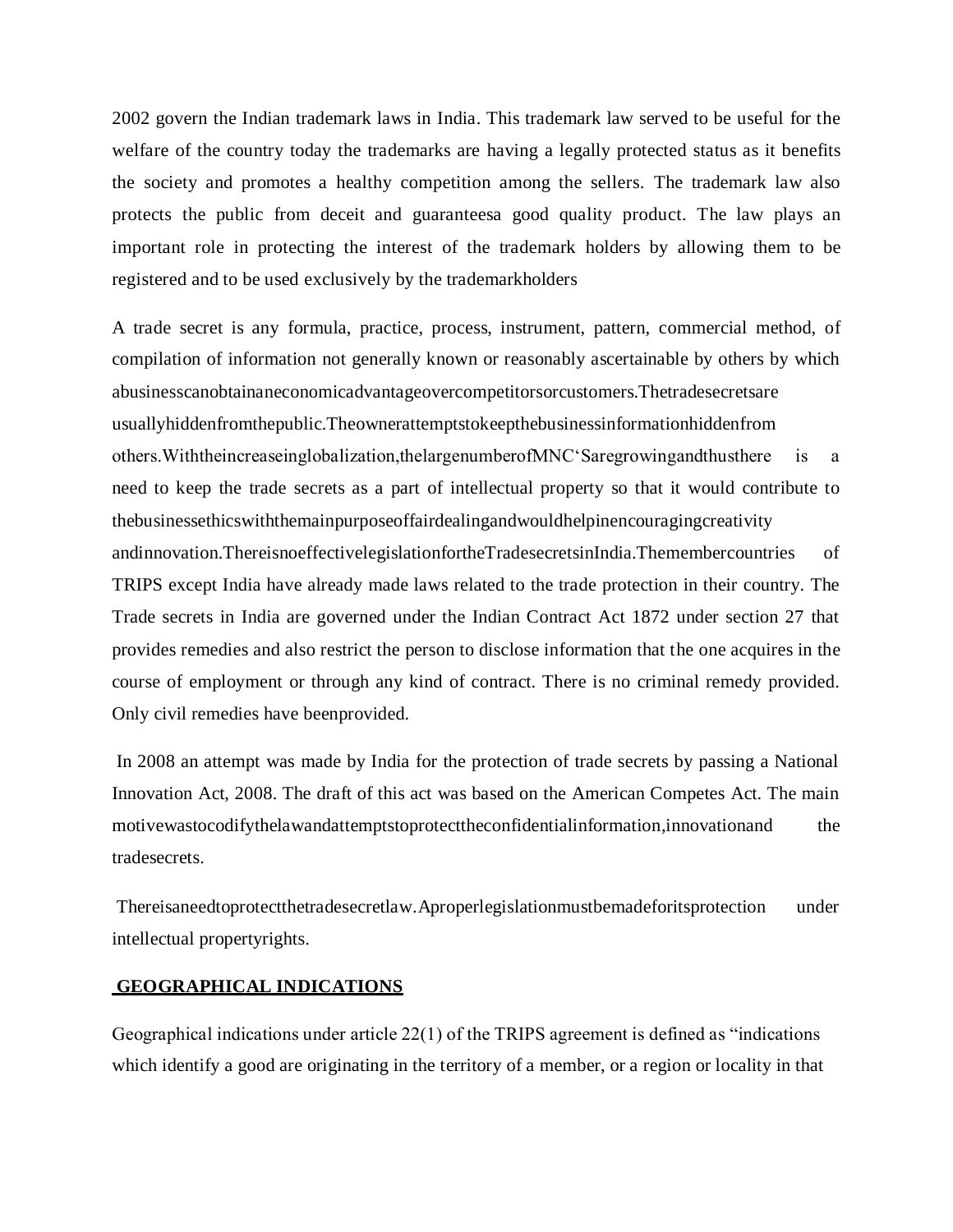territory, where a given quality , reputation or other characteristics of the good is essentially attributable to its geographic origin."

The geographical indication has assisted in the non-monetary benefits and protection of the community including knowledge or protection of the community rights. It also allowed the producers to make market recognition and also a premium price. The main purpose of the geographical indication is to identify a regional origin of a particular product in particular that the good derive its particular characteristics from a particular geographical location. Geographical Indication confers a legal protection to a product. This right also prevents unauthorized use of the registered geographical indication. They are a marketing tool and help in to command higher prices. Ithelps in making a good market reputation.It is a matter exclusively for the right to trade to the use of a name. The concept of the geographical indications has been developed by considering various legal traditions, local and economic systems of a particular region. Some Some countries provide geographicalindicationprotectionunderlawsthataretargetedatpreventingunlawfulcommercial actsfrombusinesscompetitorssuchasunfaircompetitionandpassingoff.Bothunfaircompetition and passing off are common law torts.<sup>19</sup> Use for certain good and services which may not be originating from a particular area, it may mislead the customers. Being a member of the WTO India enacted The Geographical Indications of Goods (Registration and Protection) Act in 1999 and came into force from 2003. The government of India established the geographical Indication Registry with all India jurisdiction .It was enforced with the main objective of providing a

registeredproprietorandtotheauthorizedusers.TheGeographicalsystemwasfirstusedinFrance in the 20century.

geographicalindicationtothemanufacturinggoods,agricultureproductsetc.Itconfersrighttothe

#### **INDUSTRIAL DESIGN**

"When companies are competing at equal price and functionality, design is the only differential that matters "- Mark Dziersk

<sup>&</sup>lt;sup>19</sup> Marcus Hopperger, Introduction to Geographical Indications and Recent Developments in he World Intellectual Property Organization (WIPO) at<http://www.wipo.int/meetings/2003/geog-ind/en/documents> (June 13, 2003), MarcusHoppergeristheHeadofInformationandTrainingSection,Trademarks,IndustrialDesignsandGeographical Indications Department,WIPO.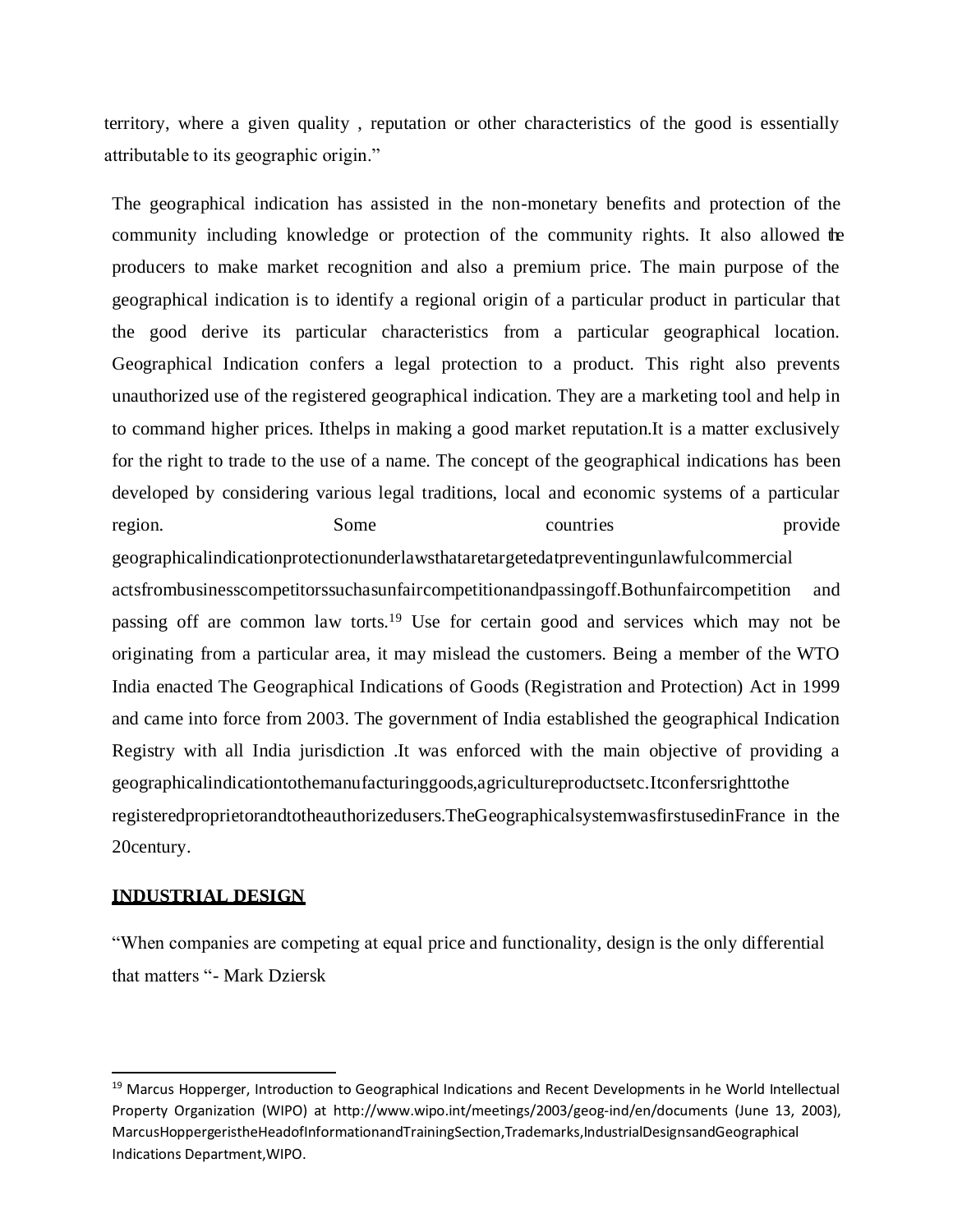Volume 1 Issue 2 ISSN NO :

A design is an aesthetic of product or we can say the physical appearance of a product. It is protected under Design Act 2000 and Design Protection Act 2001. The term design is defined under section 2(d) of the act is defined as feature of shape, configuration, pattern, ornament or composition of line or colors that are applied to any article by any industrial process or means. It deals with the birth – industrial product and the consumer product. A design must not include any artistic work as mentioned in the copyright Act. This design act is applicable all over India. A design is protected for 10 years from the date of the registration and can be extended for the period of other 5 years by the payment of the renewal fees of Rs 2000. A company manufactures its

producttoattractthebuyers,toextendthedemandofaproduct;theproductneedstolookattractive.

Thereforetheredevelopedaneedfortheprotectionofsuchdesigns.Legalprotectiontoaproduct design helps in creation of new designs and promotes creativity. Protection of the product design enhances the innovation and the creator gains the confident that his design is protected by thelaw and no other person can copy his design. There was a huge need to protect these designs and for the first time the legislation enacted the Patterns and Designs Protection Act, 1872. This act privileged the new inventors and the creators to use there creation in India. The act was followed by the Invention and the Design Act 1888 which amended the law relating to the protection and theinventionandcontainedaprovisionrelatingtodesign. ThisacthasbeenreplacedbytheBritish

PatentandDesignAct1907whichbecamethebasisofIndianPatentandDesignAct1917.ThePatent and Design Act 2000 repealed the act of 1911. The act came into force on 11 may 2001. The main intent of the Design Act 2000 was to protect the design of the product, not itsfunction.

With the advent of Universal Declaration of the human rights (UDHR) the intellectual property rights has gained a greater significance. It can be said be that the evolution of the intellectual properties can be traced from the past when there was a need required to protect the innovational ideas of a person from the others. Intellectual Property Rights is a strong tool that helps in protecting the investments, time, money efforts and creativity of the inventors of the intellectual property. The main purpose was to initiate creativity among the people who can come up with their ideas thoughts and valuable innovation without and fear. Along with this a due credit of any invention or innovation motivates a person to showcase their talent to the world. The intellectual property rights have gained popularity not only in India only but